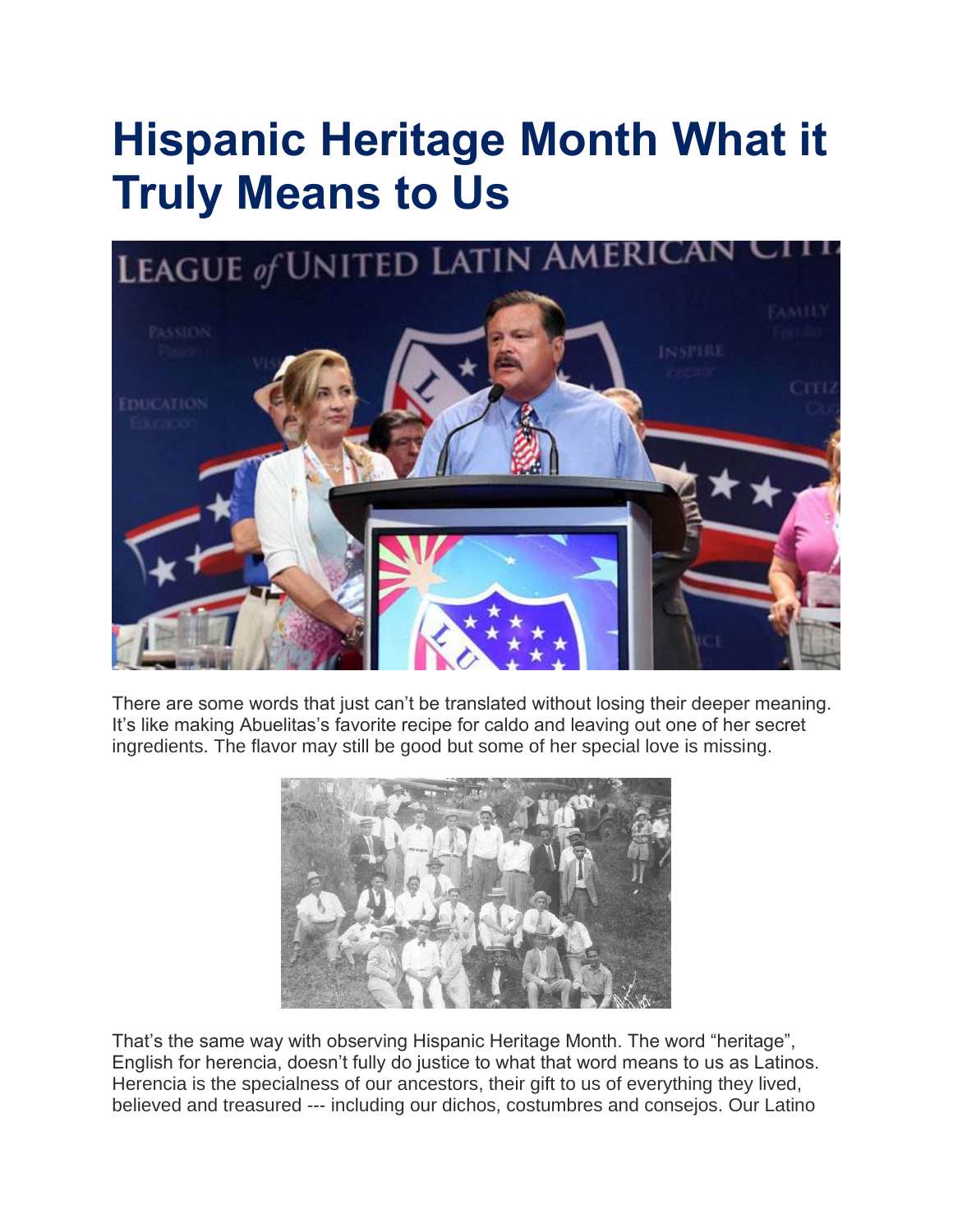herencia is on display and celebrated September 15 – October 15 every year in the United States as Hispanic Heritage Month. Often, the focus is on showcasing the contemporary presence of our cultura through festivals, concerts and exhibitions that recognize who and what we are today, a living, vibrant beat in the pulse of our nation, including our beloved Puerto Rico.



Yet, ours is also a heritage steeped in the centuries of the Americas long before explorers from afar "discovered" us. We are the descendants of visionary engineers who designed and constructed amazing pirámides in the Yucatan, the intricate land carvings of Nazca in Peru and the complex aqueducts of Tenochtitlán (modern-day Mexico City). So too, we are the children of the brilliant Mayan astronomer mathematicians whose calendar is described by scientists today as the most synchronized with our universe. And we are the offspring of the gifted artists from the Olmecs, Aztecs and Inca who worked in clay, chalk and finely-crafted gold and silver to leave us enduring creations of their lives and times. Yes, our herencia is so much more than one month alone can honor or highlight.



Today, our proudest heritage is on display year-round for America to witness. It is our collective talents and skills as Latinos in all walks of life --- men and women in construction trades who rise before dawn each day to build our communities, teachers